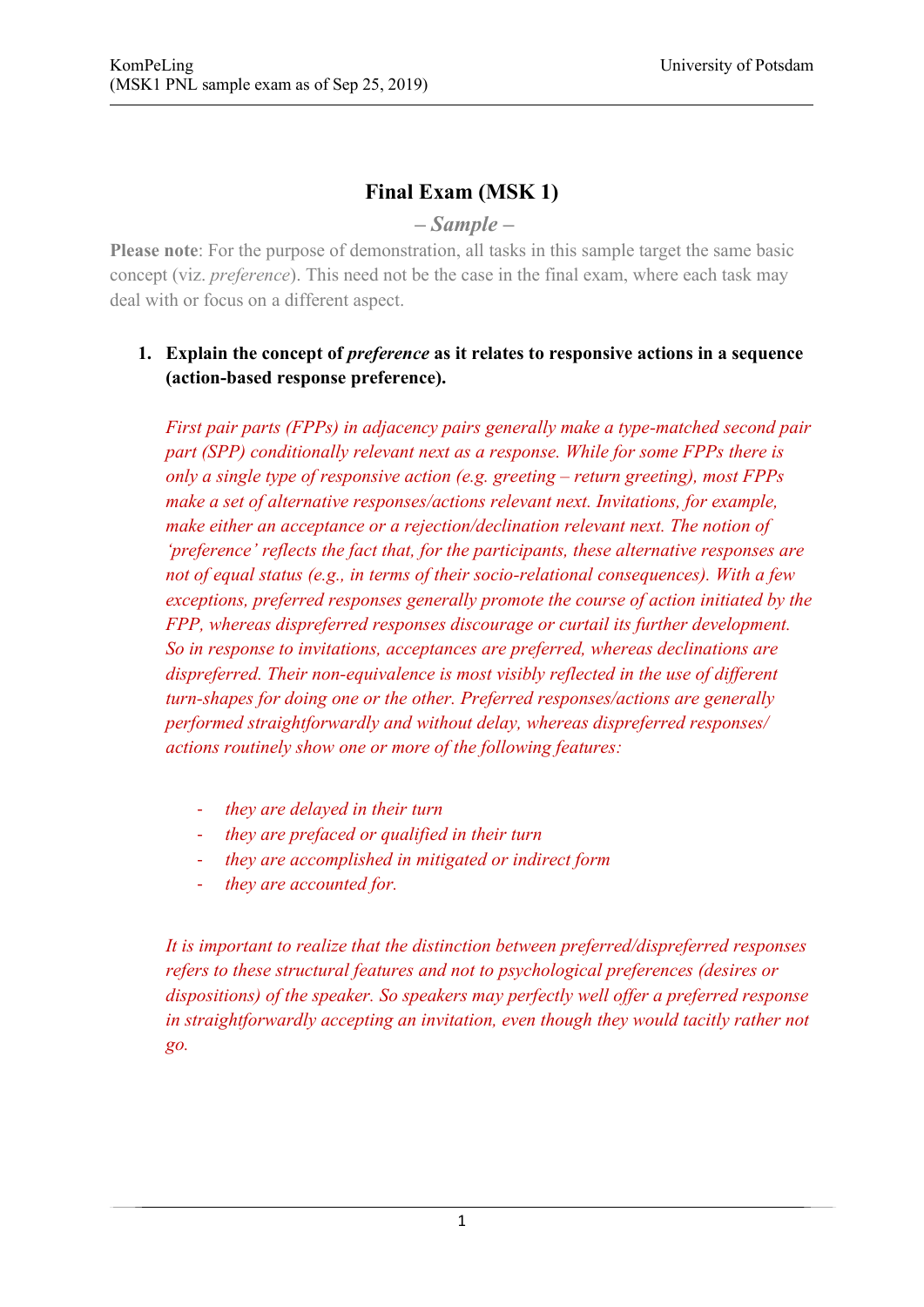### **2. Describe the general organization of preference for responses to assessments in assessment sequences, such as the following:**

01 A: isn't he CUTE, 02 B: O:::h he's aDO::Rable.

*In general, first assessments make agreement/disagreement relevant next, with agreement generally being preferred and disagreement being dispreferred. So disagreements with first assessments are generally delayed, mitigated, accounted for and/or prefaced with pro-forma agreements.*

*Agreement/disagreement can either be done with agreement/disagreement tokens (e.g, "yes/yeah" or "no") or by producing a second assessment in response to a first. Agreeing second assessments can either upgrade the assessing term of the first assessment (as in the example above), they can offer the same evaluation (Isn't that nice > yeah it's nice), or they can offer a downgraded evaluation (isn't he adorable > yeah, he's kinda cute). Second assessments that offer same or downgraded evaluations are commonly (oriented to as) implying disagreement. So agreeing second assessments, too, are ordered, such that upgraded ones are preferred over those that offer same evaluations or are downgraded.*

*However, there are exceptions to this generalization. In response to negative selfassessments (so-called self-deprecations), like 'I am such an idiot!', the preference structure outlined above is reversed. In this sequential context, disagreement would be the preferred response option, whereas agreement can be shown to be dispreferred.*

#### **3. Consider the following example. Using conversation analytic methods, analyze how the participants manage preference in this excerpt.**

#### **[NB II: 2: 17-18 (slightly modified and simplified)]**

((Taken from a phone call between Emma and Nancy, who are friends and live close to each other. Roul is Nancy's estranged ex-husband. As it turns out a little later, Roul's mother has sent Nancy a letter complaining about her son, whereupon Nancy has promised to call her.))

```
01 Emm: Do you wanna come do:wn 'n' have a bite of lu:nch with me?=
02 = I got some beer'n stu:ff,
03 (0.3)
04 Nan: Well you're real sweet hon: uh:m
05 (.)
06 Emm: Or do you have something [else °(to do)°]
07 Nan: [No: I have to:] uh call
08 Roul's mother, I told her I:'d call her this morning
09 I [got a letter ] from her an' .hhhhhh A:nd uhm
10 Emm: [° (Uh huh.)° ]
```